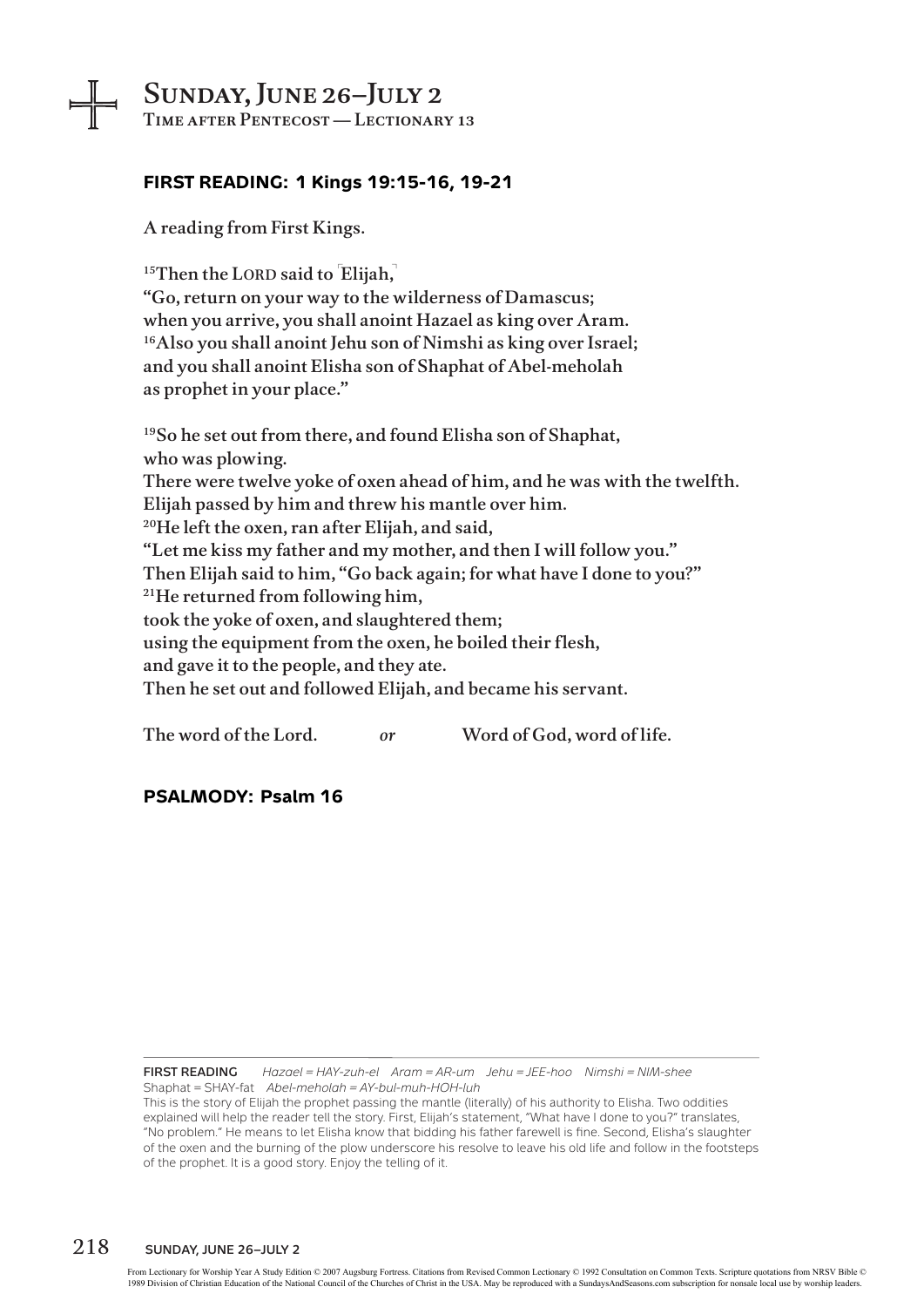#### **SECOND READING: Galatians 5:1, 13-25**

A reading from Galatians.

1For freedom Christ has set us free. Stand firm, therefore, and do not submit again to a yoke of slavery. <sup>13</sup>For you were called to freedom, brothers and sisters; only do not use your freedom as an opportunity for self-indulgence, but through love become slaves to one another.  $14$ For the whole law is summed up in a single commandment, "You shall love your neighbor as yourself." <sup>15</sup>If, however, you bite and devour one another, take care that you are not consumed by one another.

<sup>16</sup>Live by the Spirit, I say, and do not gratify the desires of the flesh. <sup>17</sup>For what the flesh desires is opposed to the Spirit, and what the Spirit desires is opposed to the flesh; for these are opposed to each other, to prevent you from doing what you want. <sup>18</sup>But if you are led by the Spirit, you are not subject to the law. 19Now the works of the flesh are obvious: fornication, impurity, licentiousness, 20idolatry, sorcery, enmities, strife, jealousy, anger, quarrels, dissensions, factions, 21envy, drunkenness, carousing, and things like these. I am warning you, as I warned you before: those who do such things will not inherit the kingdom of God.

 $^{22}$ By contrast, the fruit of the Spirit is love, joy, peace, patience, kindness, generosity, faithfulness, 23gentleness, and self-control. There is no law against such things.

<sup>24</sup>And those who belong to Christ Jesus have crucified the flesh with its passions and desires.

 $25$ If we live by the Spirit, let us also be guided by the Spirit.

The word of the Lord. *or* Word of God, word of life.

**Second Reading** *licentiousness = ly-SEN-shus-ness*

This is a simple appeal to allow oneself to be guided by the Spirit and to revel in the gifts of the Spirit. Let the reader speak to the people in the pews from the heart. Bring a genuine and earnest concern to your imparting of the lesson. Make it a "Spirited" appeal.